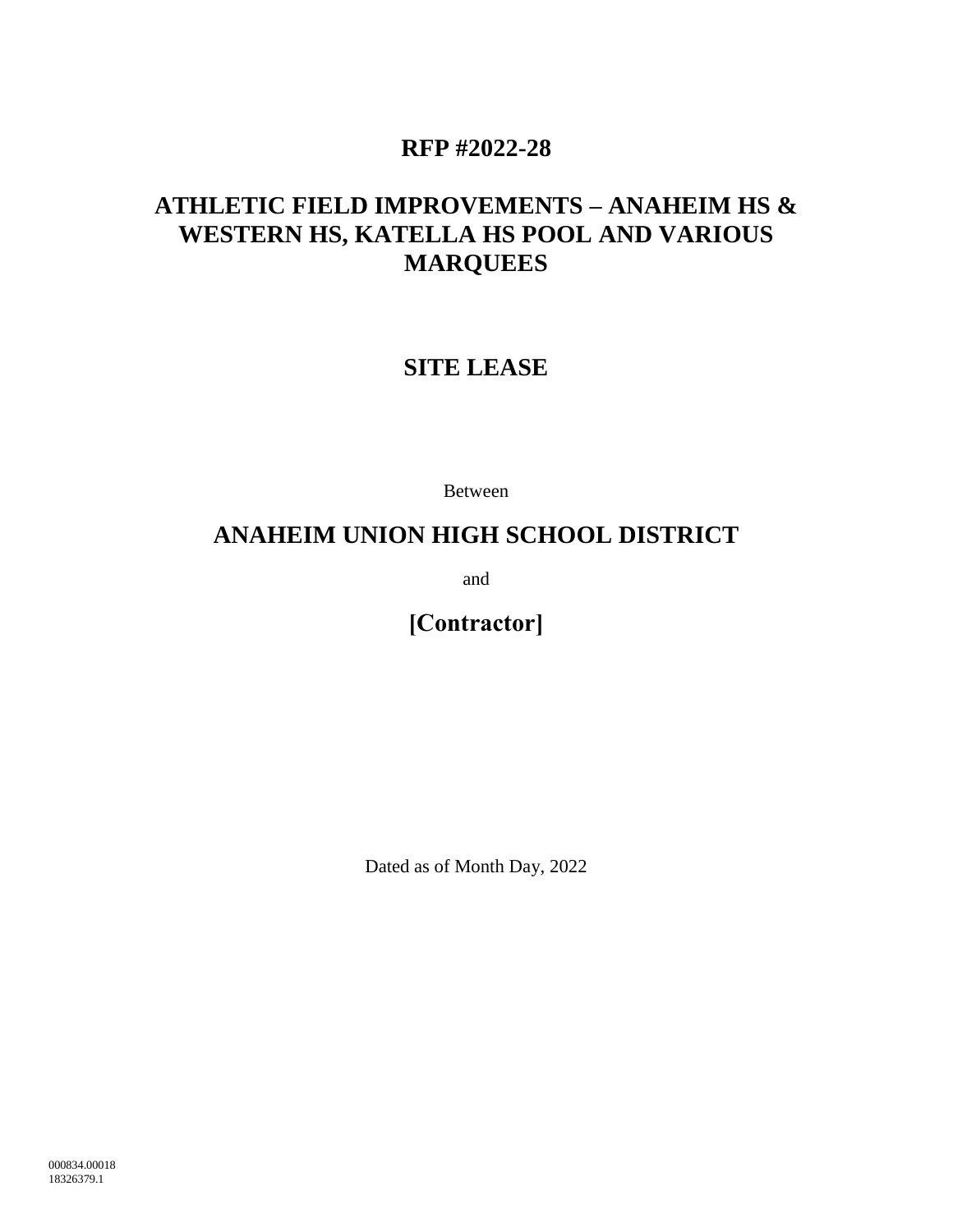# **ANAHEIM HIGH SCHOOL AQUATICS CENTER**

# **SITE LEASE**

This SITE LEASE is dated as of  $\frac{2022}{2}$  and is by and between the Anaheim Union High School District, a school district duly organized and existing under the laws of the State of California (the "District") as lessor and and , a California corporation operating under the laws of the State of California (the "Lessee").

WHEREAS, the District desires to provide for the construction of certain public improvements at the **Anaheim, Western and Katella High School** sites (the "Project"); and

WHEREAS, the District's governing board has determined that it is in the best interests of the District and for the common benefit of the citizens it serves to construct the Project by leasing to the Lessee land and existing buildings at the [**SCHOOL SITES]** site at which the public improvements are to be constructed, as more specifically described in Exhibit "A," (the "Site"), and subleasing from the Lessee the Site and the Project under a Sublease Agreement (the "Sublease") attached hereto as Exhibit "B" and by this reference incorporated herein; and

WHEREAS, the Lessee has conducted Due Diligence of the Site and the Project to determine the suitability of the site, site conditions, utilities, hazardous substances, and other conditions for the construction of the Project (more fully detailed at Article 5 of the Construction Services Agreement); and

WHEREAS, the District is authorized under Section 17406 of the California Education Code to lease the Site and its governing body has duly authorized the execution of this Site Lease; and

WHEREAS, pursuant to this Site Lease, the District and Lessee have agreed to the terms of the Sublease, which is incorporated and attached hereto as Exhibit "B," by which the District will sublease the Site and retain beneficial use and occupancy of the Site during which term, improvements will be constructed by Lessee. As the constructed improvements are completed, the District shall receive full beneficial use and occupancy of the constructed improvements upon payment for such improvements by the District to the Lessee. As part of this Site Lease, the District and the Lessee have agreed to terms by which the Lessee will perform construction improvements on the Site during the term of the Sublease according to the terms of the Construction Services Agreement ("CSA"), which is incorporated and attached to the Site Lease as Exhibit "C," to ensure that the improvements will meet the District's expectations and comply with applicable law.

NOW THEREFORE, in consideration of the covenants hereinafter set forth, District and Lessee agree as follows:

1. **DEFINITIONS.** Unless the context otherwise requires, the terms defined in this Article shall, for all purposes of this lease, have the meanings as herein specified.

- A. **"Commencement Date"** shall mean the Project commencement date found in the Notice to Proceed for the Project in accordance with the Construction Services Agreement.
- B. **"Construction Services Agreement" (CSA)** means the Construction Services Agreement, together with any duly authorized and executed amendments hereto.
- C. **"Construction Documents"** consist of the Plans and Specifications approved by DSA under Application Number **04-xxxxxx**, File Number **30-H1**, Allowances stipulated in the Contract Documents, and all Addendas, if any, issued prior to the entry into this Agreement. The Construction Documents shall include all Modifications generated after the Effective Date in accordance with the Contract Documents, including, without limitation, a written amendment to the Contract signed by the Contractor and duly executed and approved by the District, a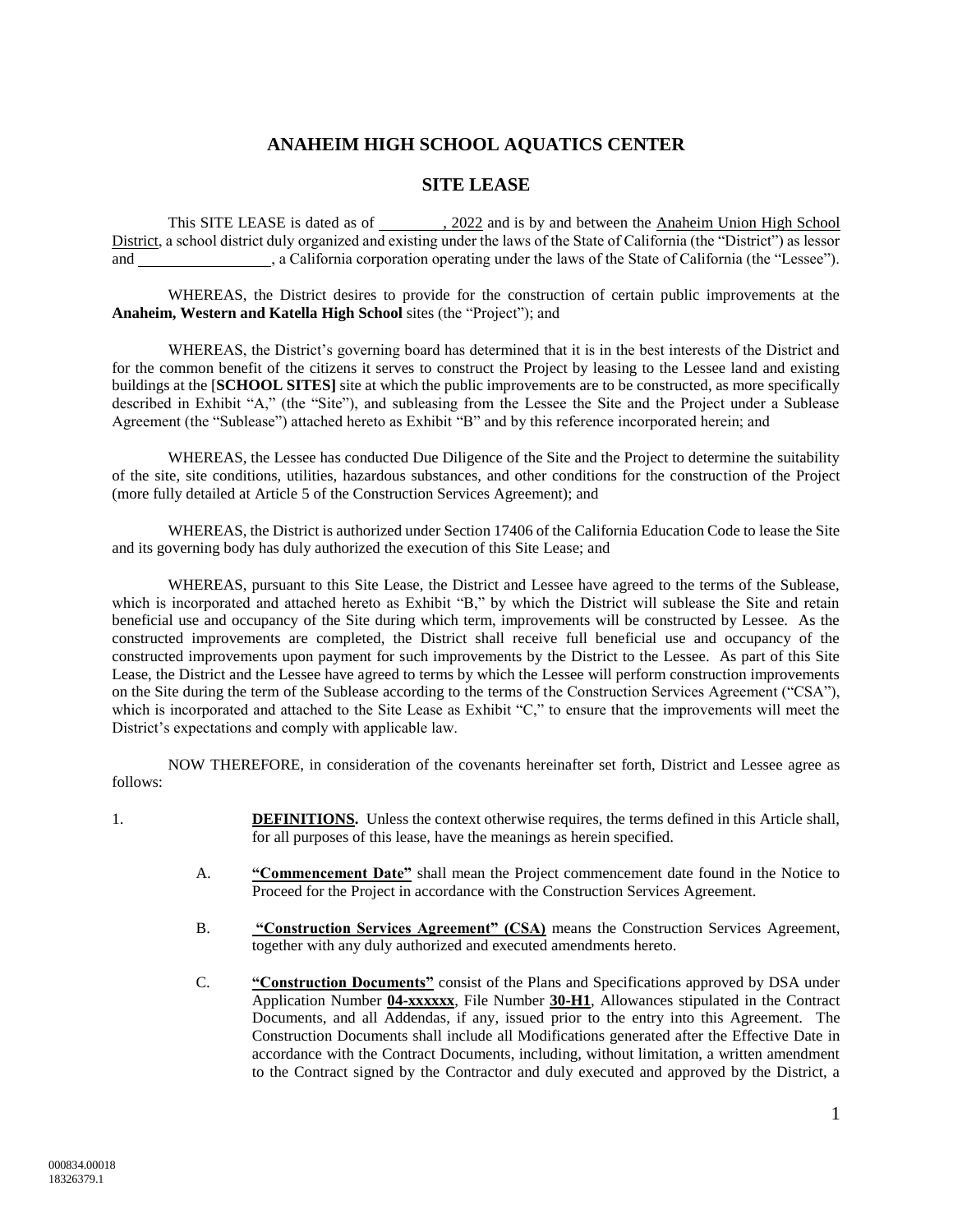Change Order, a Construction Change Document, or a written order for a minor change in the Work issued by the Architect.

- D. **"Contract Documents"** means those documents which form the entire Contract by and between District and Contractor. As of the effective date of the Lease and Sublease, the Contract Documents consist of the Lease, the Sublease, any General, Supplementary and other Conditions, the Construction Services Agreement, including all exhibits and attachments hereto, and the Construction Documents. The Contract Documents collectively form the Contract. The Contract represents the entire and integrated Agreement between the parties hereto and supersedes prior negotiations, representations, or agreements, either written or oral. The Contract may be amended or modified only by a written Modification. The Contract Documents shall be binding solely upon the District and Contractor, do not create a contractual relationship of any kind between the Architect and Contractor, between the District and any Subcontractor or Sub-subcontractor, or between any persons or entities other than the District and the Contractor, and are not intended to and do not create any third party beneficiary. The Architect shall, however, be entitled to performance and enforcement of obligations under the Contract intended to facilitate performance of the Architect's duties. (See Article 14 of the CSA).
- E. **"Day"** means a calendar day unless specifically designated as a business day.
- F. **"District"** means the **Anaheim Union High School District**, a school district duly organized and existing under the laws of the State of California.
- G. **"Effective Date"** is the latter of the date upon which the District Board approves the Site Lease and the Sublease and Contractor has executed the Site Lease and Sublease.
- H. **"Lessee"** shall mean [**Contractor]**, and its successors and assigns.
- I. **"Project"** means the improvements and related work to be constructed and installed by the Contractor, as part of this Site Lease and in accordance with the Construction Services Agreement attached hereto as Exhibit "C".
- J. **"Site"** refers to the grounds of the Project or in some cases may refer to multiple sites as defined in the Contract Documents and such adjacent lands as may be directly affected by the performance of the Work, more particularly described in Exhibit "A" attached hereto.
- K. **"Site Lease" or "Lease"** means this Site Lease together with any duly authorized and executed amendment hereto under which the District leases the Site to the Lessee.
- L. **"Sublease"** means the Sublease attached hereto and incorporated as Exhibit "B", together with any duly authorized and executed amendment thereto.
- M. **"Sublease Payment"** means any payment required to be made by the District pursuant to Article [7](#page-5-0) of the Sublease.
- N. **"Term of this Lease" or "Term"** means the time during which this Lease is in effect, as provided for in Articl[e 3](#page-3-0) of this Site Lease.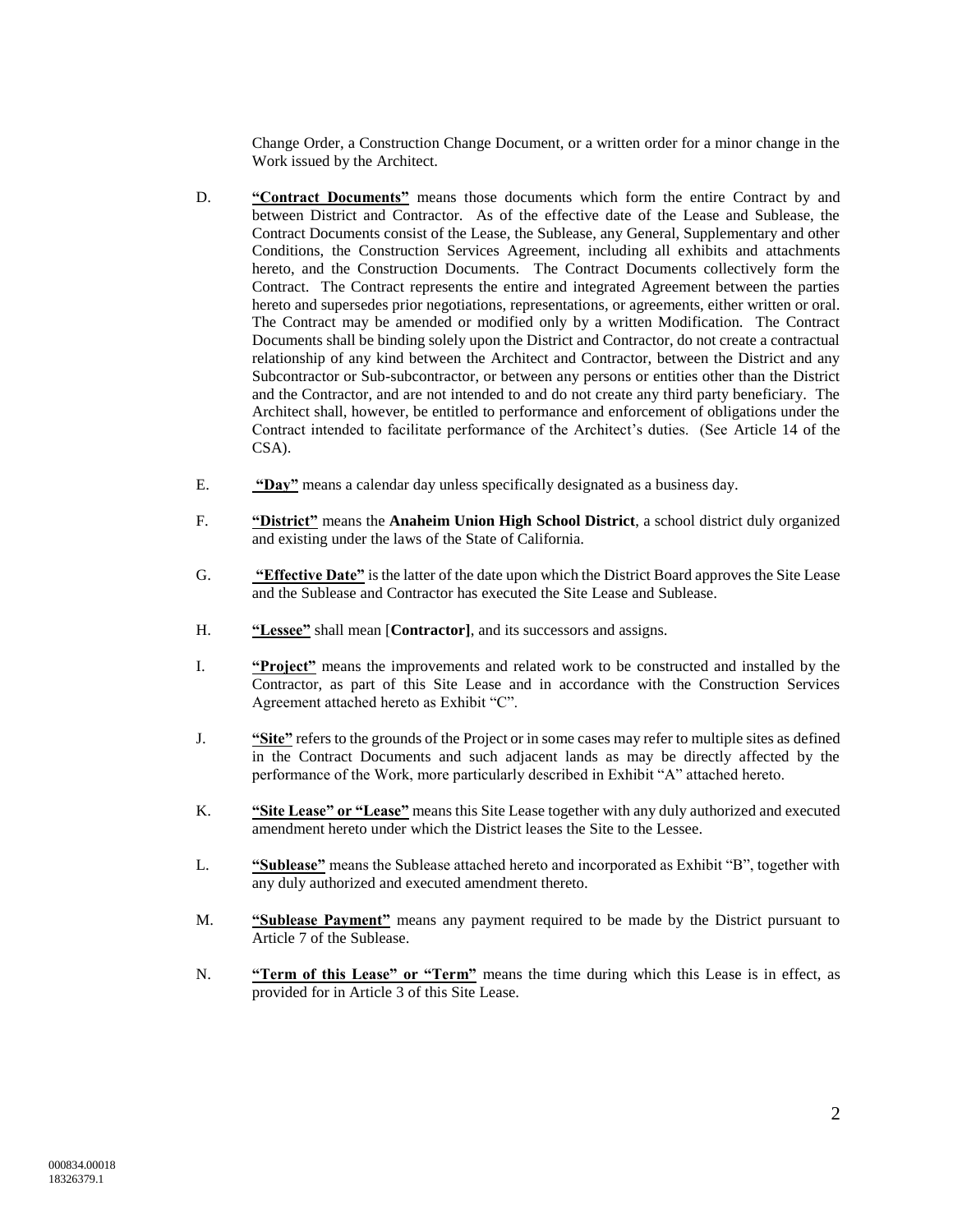### 2. **SITE LEASE**.

The District leases to the Lessee, and the Lessee leases from the District, on the terms and conditions set forth herein, the Site situated in the City of **Anaheim**, County of **Orange**, State of California, more specifically described in Exhibit "A" attached hereto, including any improvements now or hereafter affixed thereto.

# <span id="page-3-0"></span>3. **TERM**.

The Term of this Site Lease shall become effective upon the authorized execution of this Site Lease and upon completion of Lessee's Due Diligence with regard to the Site and issuance of a Notice to Proceed. The Term of this Site Lease shall terminate as of the last day of the Sublease, unless sooner terminated as provided thereby. If on the scheduled date of termination of this Site Lease, Sublease Payments shall have therefore been abated at any time and for any reason, then the term of this Site Lease shall be subject to a Liquidated Damages cost as set forth in Article 3.6 of the Construction Services Agreement and the Site Lease shall be extended until the date upon which all such Sublease Payments shall be fully paid. Without limiting any other term or provision of the Sublease Agreement or Construction Services Agreement between the parties, at the termination of this Site Lease, natural or otherwise, title to the Site, and any improvements constructed thereon by the Lessee, shall vest in the District in accordance with Education Code section 17406.

#### 4. **REPRESENTATIONS, COVENANTS, AND WARRANTIES OF THE DISTRICT**. The District represents, covenants and warrants to the Lessee that:

- A. The District has good and merchantable fee title to the Site and has authority to enter into and perform its obligations under this Site Lease;
- B. There are no liens on the Site other than Permitted Encumbrances;
- C. All taxes, assessments or impositions of any kind with respect to the Site, if applicable, except current taxes, have been paid in full;
- D. The Site is properly zoned (or subject to an exception from zoning) for the intended purpose and utilization of the Site ;
- E. The District is in compliance with all laws, regulations, ordinances and orders of public authorities applicable to the Site;
- F. Except for Validation Actions concerning the Project, there is no litigation of any kind currently pending or threatened regarding the Site or the District's use of the Site for the purposes contemplated by this Site Lease;
- G. To the best of the District's knowledge, except for that which shall be disclosed by the District prior to the Project commencement date in the Notice to Proceed:
	- (1) no dangerous, toxic or hazardous pollutants, contaminants, chemicals, waste, materials or substances, as defined in or governed by the provisions of any State or Federal Law relating thereto (hereinafter collectively called "Environmental Regulations", and also including, but not limited to, urea-formaldehyde, polychlorinated biphenyls, asbestos, asbestos containing materials, nuclear fuel or waste, radioactive materials, explosives, carcinogens and petroleum products, or any other waste, material, substance, pollutant or contaminant which would subject the owner of the Site or the Lessee or the Lessee's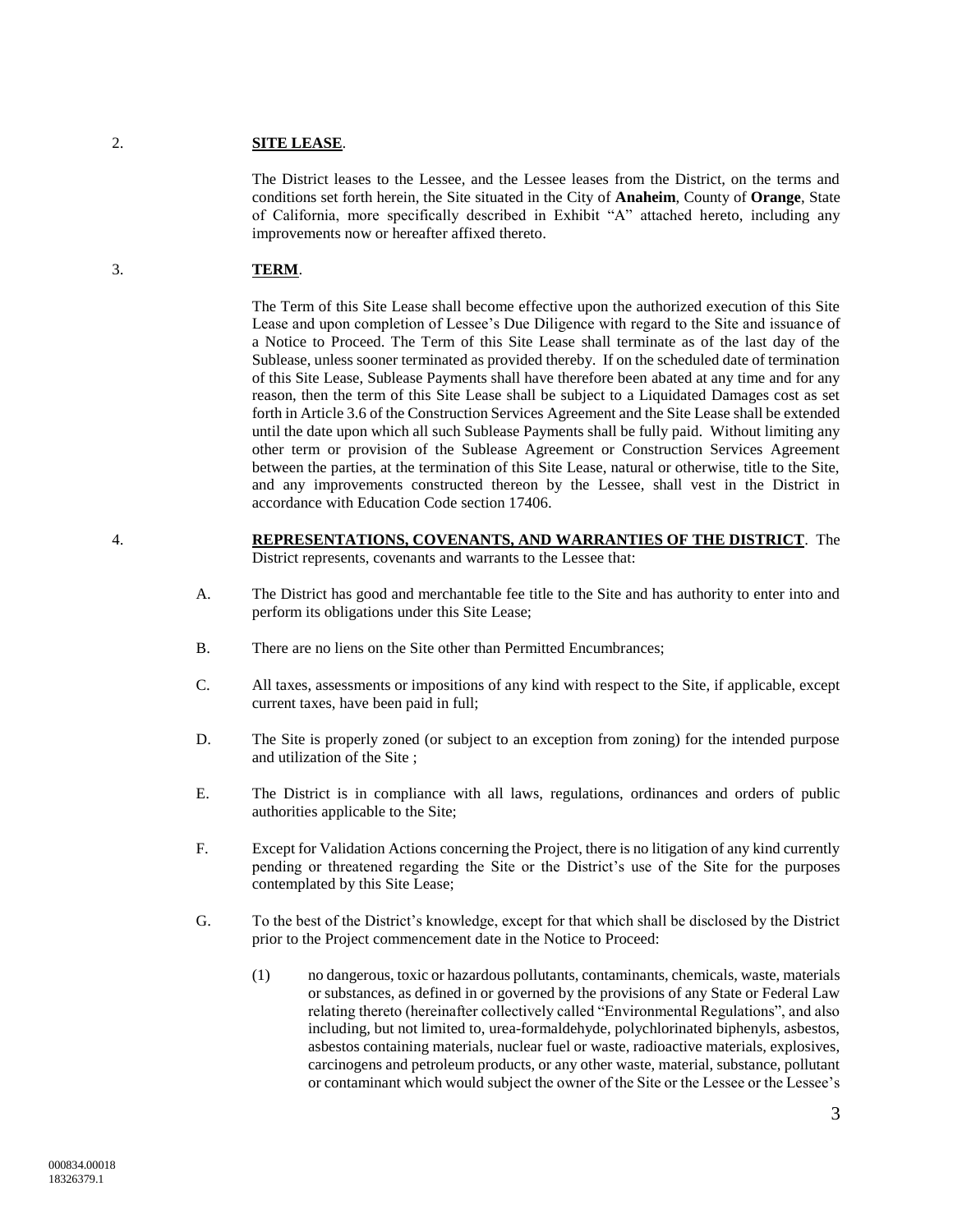subcontractors to any damages, penalties or liabilities under any applicable Environmental Regulation (hereinafter collectively called "Hazardous Substances", are now or have been stored, located, generated, produced, processed, treated, transported, incorporated, discharged, emitted, released, deposited or disposed of in, upon, under, over or from the Site;

- (2) no threat exists of a discharge, release or emission of a Hazardous Substance upon or from the Site into the environment;
- (3) the Site has not been used as or for a mine, a landfill, a dump or other disposal facility, industrial or manufacturing facility, or a gasoline service station;
- (4) no underground storage tank is now located in the Site or has previously been located therein;
- (5) no violation of any Environmental Regulation now exists relating to the Site, no notice of any such violation or any alleged violation thereof has been issued or given by any governmental entity or agency, and there is not now any investigation or report involving the Site by any governmental entity or agency which in any way relates to Hazardous Substances;
- (6) no person, party or private or governmental agency or entity has given any notice of or asserted any claim, cause of action, penalty, cost or demand for payment or compensation, whether or not involving any injury or threatened injury to human health, the environment or natural resources, resulting or allegedly resulting from any activity or event described in (1) above;
- (7) there are not now any actions, suits, proceedings or damage settlements relating in any way to Hazardous Substances, in, upon, under over or from the Site;
- (8) the Site is not listed in the United States Environmental Protection Agency's National Priorities List of Hazardous Waste Sites or any other list of Hazardous Substance sites maintained by any federal, state or local governmental agency; and
- (9) the Site is not subject to any lien or claim for lien or threat of a lien in favor of any governmental entity or agency as a result of any release or threatened release-of any Hazardous Substance**.**
- H. To the extent permitted by law, the District shall not abandon the Site for the use for which it is currently required by the District and further, shall not seek to substitute or acquire property to be used as a substitute for the uses for which the Site and Project are to be maintained under the Site Lease.
- I. The term "Permitted Encumbrances" as used herein shall mean, as of any particular time:
	- (1) liens for general ad valorem taxes and assessments, if any, not then delinquent;
	- (2) this Site Lease; the Sublease; any right or claim of any mechanic, laborer, materialman, supplier, or vendor, if applicable, not filed or perfected in the manner prescribed by law; easements, rights of way, mineral rights, drilling rights, and other rights, reservations, covenants, conditions, or restrictions which exist of record as of the date of this Site Lease and which will not materially impair the use of the Site;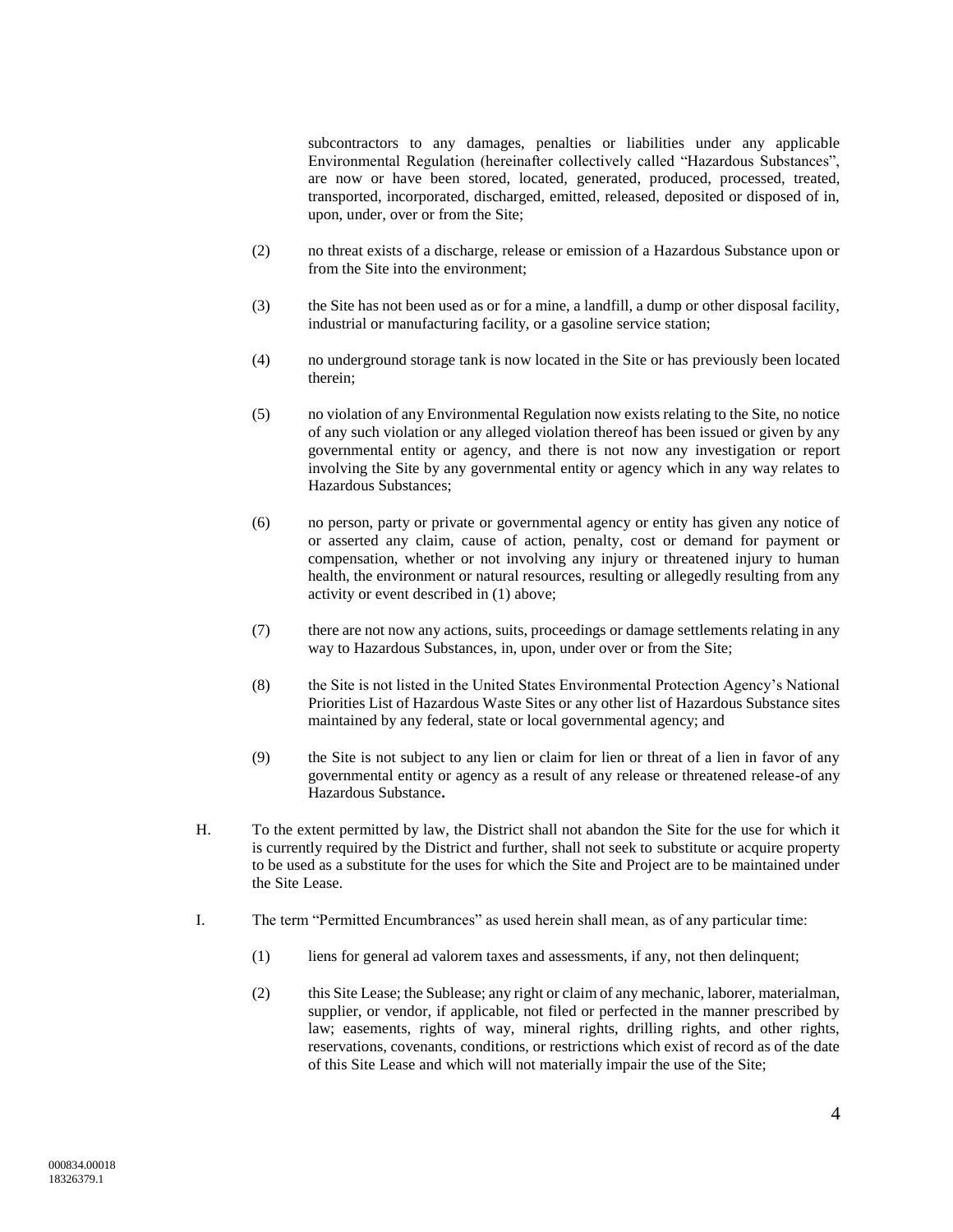(3) easements, rights of way, mineral rights, drilling rights and other rights, reservations, covenants, conditions, or restrictions established following the date of recordation of this Site Lease and to which the Lessee and the District consent in writing which will not impair or impede the operation of the Site**.**

#### 5. **REPRESENTATIONS AND WARRANTIES OF THE LESSEE.** The Lessee represents and warrants to the District that:

- A. The Lessee is duly organized in the State of California, and in good standing under the laws of the State of California, with full corporate power and authority to lease and own real and personal property;
- B. The Lessee has full power, authority and legal right to enter into and perform its obligations under this Site Lease, and the execution, delivery and performance of this Site Lease has been duly authorized by all necessary corporate actions on the part of the Lessee and does not require any further approvals or consents;
- C. Execution, delivery and performance of this Site Lease does not and will not result in any breach of or constitute a default under any indenture, mortgage, contract, agreement or instrument to which the Lessee is a party or by which it or its property is bound;
- D. There is no pending or, to the best knowledge of the Lessee, threatened action or proceeding before any court or administrative agency which will materially adversely affect the ability of the Lessee to perform its obligations under this Site Lease; and

# 6. **RENTAL**.

The Lessee shall pay to the District as and for advance rental hereunder \$1.00 per year or part thereof, or the aggregate sum of [\$1.00 x number of years of lease], on or before the date of commencement of the Term of this Site Lease. The Lessee shall have no obligation to make rental payments hereunder in the event the Commencement Date of this Site Lease does not occur as a result of the District's inability to issue a Notice to Proceed for the Project pursuant to the provisions of the Construction Services Agreement.

### <span id="page-5-0"></span>7. **PURPOSE**.

The Lessee shall use the Site solely for the purpose of constructing the Project thereon and for subleasing the Site and the Project to the District; provided, that upon the occurrence of an Event of Default by the District under the Sublease, the Lessee may exercise the remedies provided for in the Construction Services Agreement or the Sublease.

- 8. **TERMINATION.** The Lessee agrees, upon termination of this Site Lease or the end of the Term of this Site Lease:
	- A. To quit and surrender the Site in the same good order and condition as it was in at the time of commencement of the Term hereunder, reasonable wear and tear excepted;
	- B. To release and reconvey to the District any liens and encumbrances created or caused by the Lessee; and
	- C. That any permanent improvements and structures existing upon the Site at the time of the termination of this Site Lease shall remain thereon and title thereto shall vest in the District.

5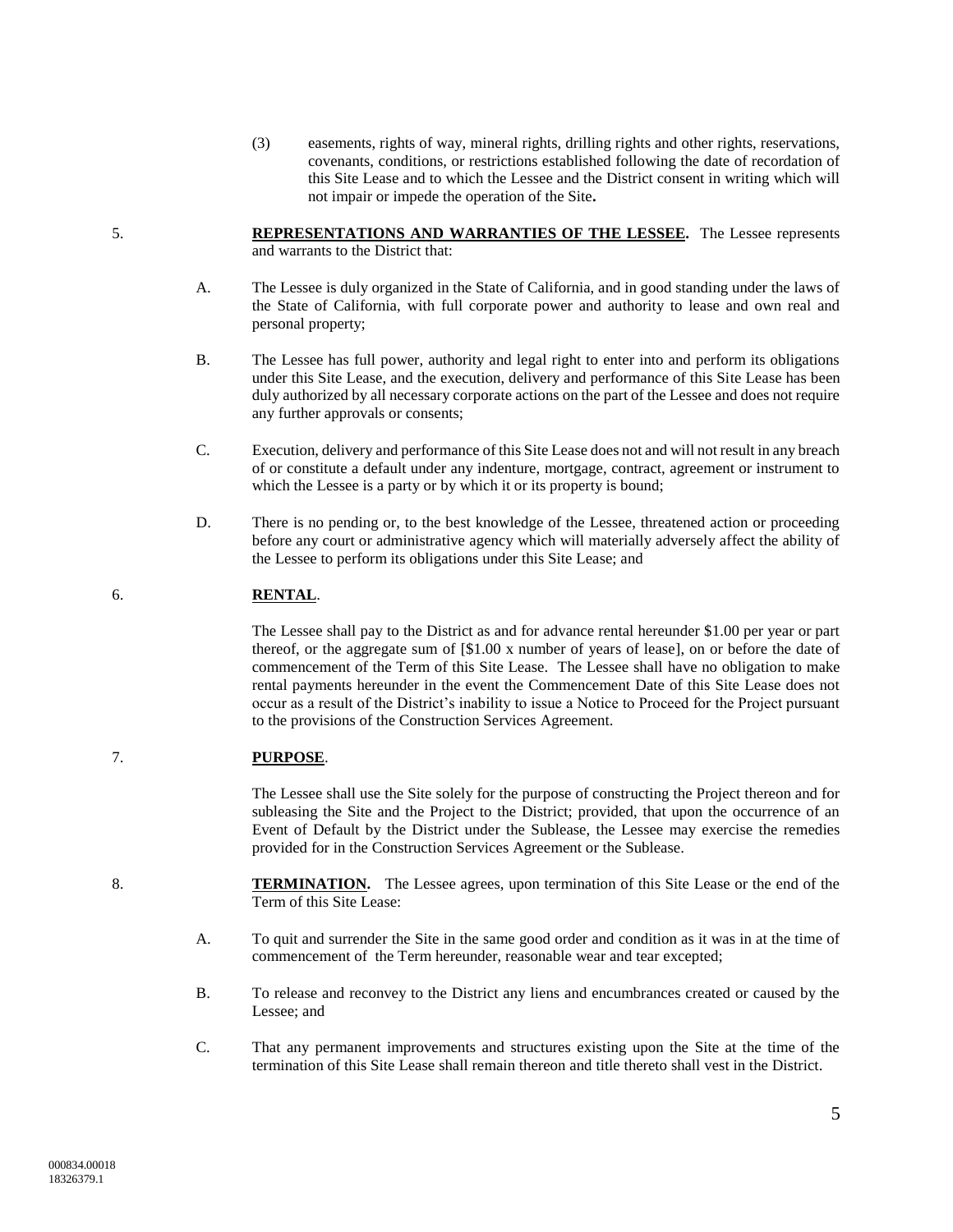Notwithstanding the District's foregoing rights in the event of termination, the Lessee shall retain the right to full compensation for all services rendered prior to the termination, including all rights they have under the Construction Services Agreement and the Sublease as well as all recourse provided by California law including common law, for the value of the work performed on the Site and/or the Project.

In the event the Construction Services Agreement is terminated pursuant to the provisions therein, this Site Lease shall immediately terminate.

#### 9. **QUIET ENJOYMENT**.

Subject to the terms of the Sublease attached hereto as Exhibit "B", the District covenants and agrees that it will not take any action to prevent the Lessee's quiet enjoyment of the Site during the Term hereof; and, that in the event District's fee title to the Site is ever challenged so as to interfere with the Lessee's right to occupy, use and enjoy the Site, the District will use all governmental powers at its disposal, including the power of eminent domain, to obtain unencumbered fee title to the Site and to defend the Lessee's right to occupy, use, and enjoy the Site. The District, however, retains the right, throughout the Site Lease Term, to use the Site for District purposes, pursuant to the terms of the Sublease.

#### 10. **NO LIENS**.

The District shall not mortgage, sell, assign, transfer or convey the Site or any part thereof to any person during the Term of this Site Lease, without the written consent of the Lessee. Nothing herein shall preclude the District from granting utility easements across the Site to facilitate the use and operation of the Project for which it is intended.

#### 11. **RIGHT OF ENTRY**.

The District reserves the right for any of its duly authorized representatives to use the Project during the Term of this Site Lease or Sublease and enter upon the Site at any reasonable time to inspect the same or to make any repairs, improvements or changes necessary for the preservation thereof, but in doing so shall not interfere with the Lessee's operations on the Project.

#### 12. **ASSIGNMENT AND SUBLEASING**.

The Lessee will not assign or otherwise dispose of or encumber the Site or this Site Lease without the written consent of the District.

#### 13. **NO WASTE**.

The Lessee agrees that at all times that it is in possession of the Site it will not commit suffer or permit any waste on the Site, and it will not willfully or knowingly use or permit the use of the Site for any illegal act or purpose.

### 14. **DEFAULT**.

In the event the Lessee shall be in default in the performance of any obligation on its part to be performed under the terms of the Construction Services Agreement and this Site Lease, which default continues for thirty (30) days following notice and demand for correction thereof to the Lessee, the District may exercise any and all remedies granted by law, except that no merger of this Site Lease and of the Sublease shall be deemed to occur as a result thereof.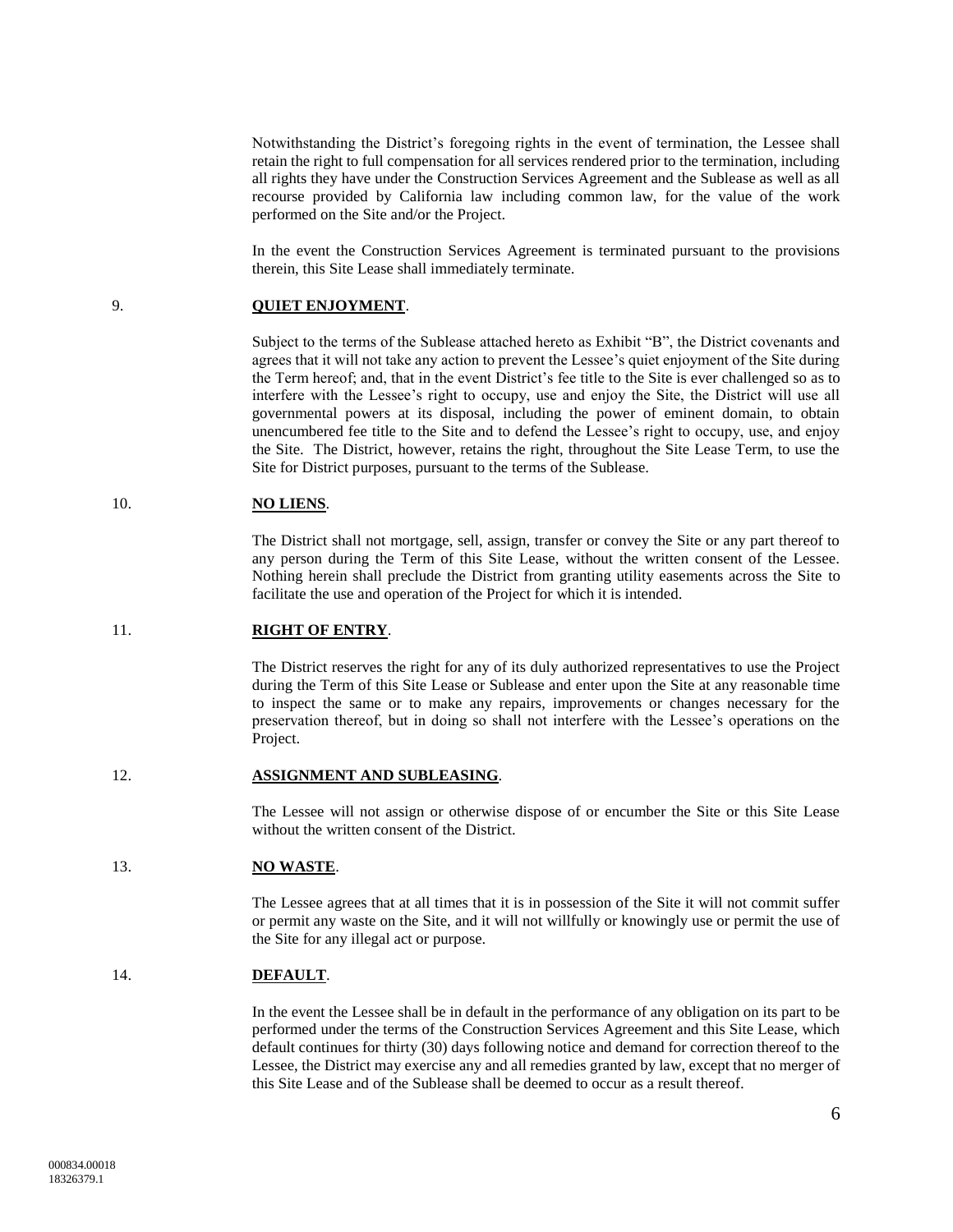### 15. **TITLE**.

During the Term of this Site Lease, the District shall hold title to the Site and obtain title to the Project from the Lessee, including any and all additions which comprise improvements, fixtures, repairs, replacements or modifications, as such improvements are built and paid for pursuant to the Construction Services Agreement with full title vesting in the District to all improvements upon the end of the Term of this Site Lease.

# 16. **TAXES**.

The terms of this Site Lease may result in the creation of a possessory interest. If such a possessory interest is vested in a private party to this document, the private party may be subjected to the payment of personal property taxes levied on such interest. Pursuant to Section 107.6 of the California Revenue and Taxation Code, District hereby notifies Lessee that: (i) the property interest obtained by Lessee pursuant to the Site Lease may be subject to property taxation; and (ii) Lessee may be subject to the payment of property taxes levied on the property interest obtained by Lessee.

## 17. **EMINENT DOMAIN**.

In the event the whole or any part of the Site or the improvements thereon, including but not limited to the Project, is taken by eminent domain, the financial interest of the Lessee shall be recognized and is hereby determined to be the amount of all Sublease Payments and Retention Payment, as applicable, then due or past due, less any allowed withholdings or offsets, and unearned interest as of the date the Lessee receives payment in full. The balance of the award in such eminent domain action, if any, shall be paid to the District.

### 18. **LIQUIDATED DAMAGES**.

Pursuant to Lessee's Due Diligence, as further described in Article 5 of the Construction Services Agreement, Lessee has determined the Term of this Site Lease which shall extend at least until the Punch List is completed under Article 13 of the Construction Services Agreement. Pursuant to the Construction Services Agreement, Liquidated Damages shall apply if the Contract Time is exceeded.

### 19. **PARTIAL INVALIDITY**.

If any one or more of the terms, covenants or conditions or this Site Lease shall to any extent be declared invalid, unenforceable, void or voidable for any reason whatsoever by a court of competent jurisdiction, the finding or order or decree of which becomes final, none of the remaining terms, provisions, covenants and conditions of this Site Lease shall be affected thereby, and each provision of this Site Lease shall be valid and enforceable to the fullest extent permitted by law.

# 20. **NOTICES**.

Any notices or filings required to be given or made under this Site Lease shall be served, given or made in writing upon the District or the Lessee, as the case may be, by personal delivery or registered mail to the respective addresses given below. Any change in the addresses noted shall not be binding upon the other party unless preceded by no less than thirty (30) days prior written notice. Any such notices shall be deemed to have been received by the addressee if delivered to the person for whom they are intended or if sent by registered mail, return receipt requested, or by email, or fax followed by regular mail, addressed as follows: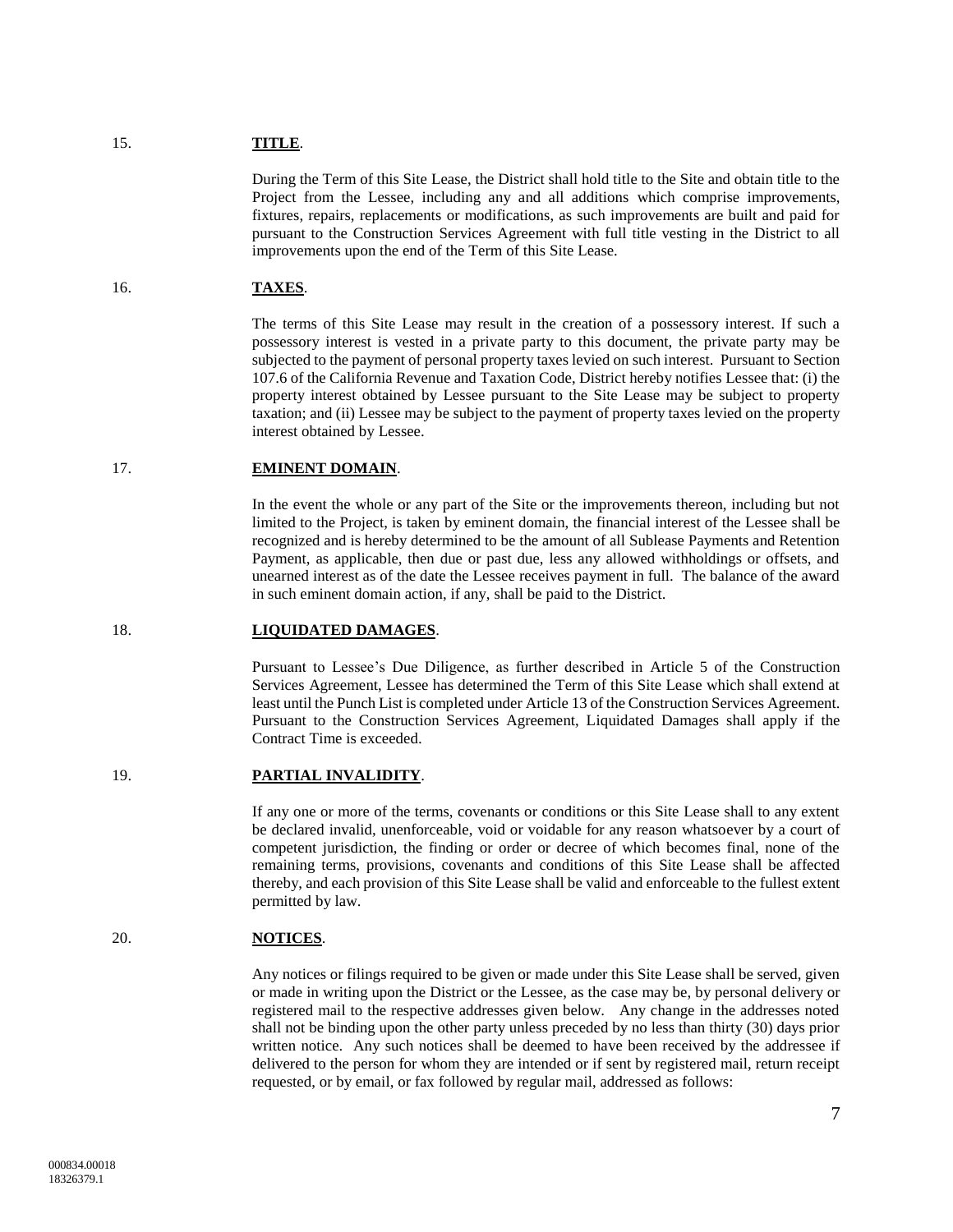| If to Lessee:   | <b>Contractor</b><br><b>Address</b><br>City, State Zip<br>Attn:<br>Email:                                                                             |
|-----------------|-------------------------------------------------------------------------------------------------------------------------------------------------------|
| If to District: | <b>Anaheim Union High School District</b><br>501 Crescent Way<br>Anaheim, CA 92801<br>Attn: Executive Director of Facilities, Maintenance, Operations |

### 21. **BINDING EFFECT**.

This Site Lease shall inure to the benefit of and shall be binding upon the District, the Lessee and its respective successors in interest and assigns.

#### 22. **AMENDMENTS AND MODIFICATIONS**.

Email: neely\_p@auhsd.us

This Site Lease shall not be effectively amended, changed, modified, altered or terminated without the written agreement of the District and the Lessee.

### 23. **EXECUTION IN COUNTERPARTS**.

This Site Lease may be simultaneously executed in several counterparts, each of which shall be an original and all of which shall constitute but one and the same instrument.

#### 24. **LAWS, VENUE AND ATTORNEYS' FEES**.

The terms and provisions of this Site Lease shall be construed in accordance with the laws of the State of California. If any action is brought in a court of law to enforce any term of this Site Lease, the action shall be brought in a state court situated in the County of Orange, State of California, unless a court finds jurisdiction or venue is only proper in a federal court, or a court outside this county. In the event of any such litigation between the parties, the parties shall pay for their respective costs incurred, including attorneys' fees.

#### 25. **INTEGRATION/MODIFICATION**.

This Site Lease represents the entire understanding of the District and Lessee as to those matters contained herein, and supersedes and cancels any prior oral or written understanding, promises or representations with respect to those matters covered herein and shall not be amended, altered, or changed except by a written agreement signed by the parties hereto.

#### 26. **HEADINGS**.

The captions or headings in this Site Lease are for convenience only and in no way define, limit or describe the scope or intent of any provisions or sections of this Site Lease.

### 27. **TIME.**

Time is of the essence in this Site Lease and each and all of its provisions.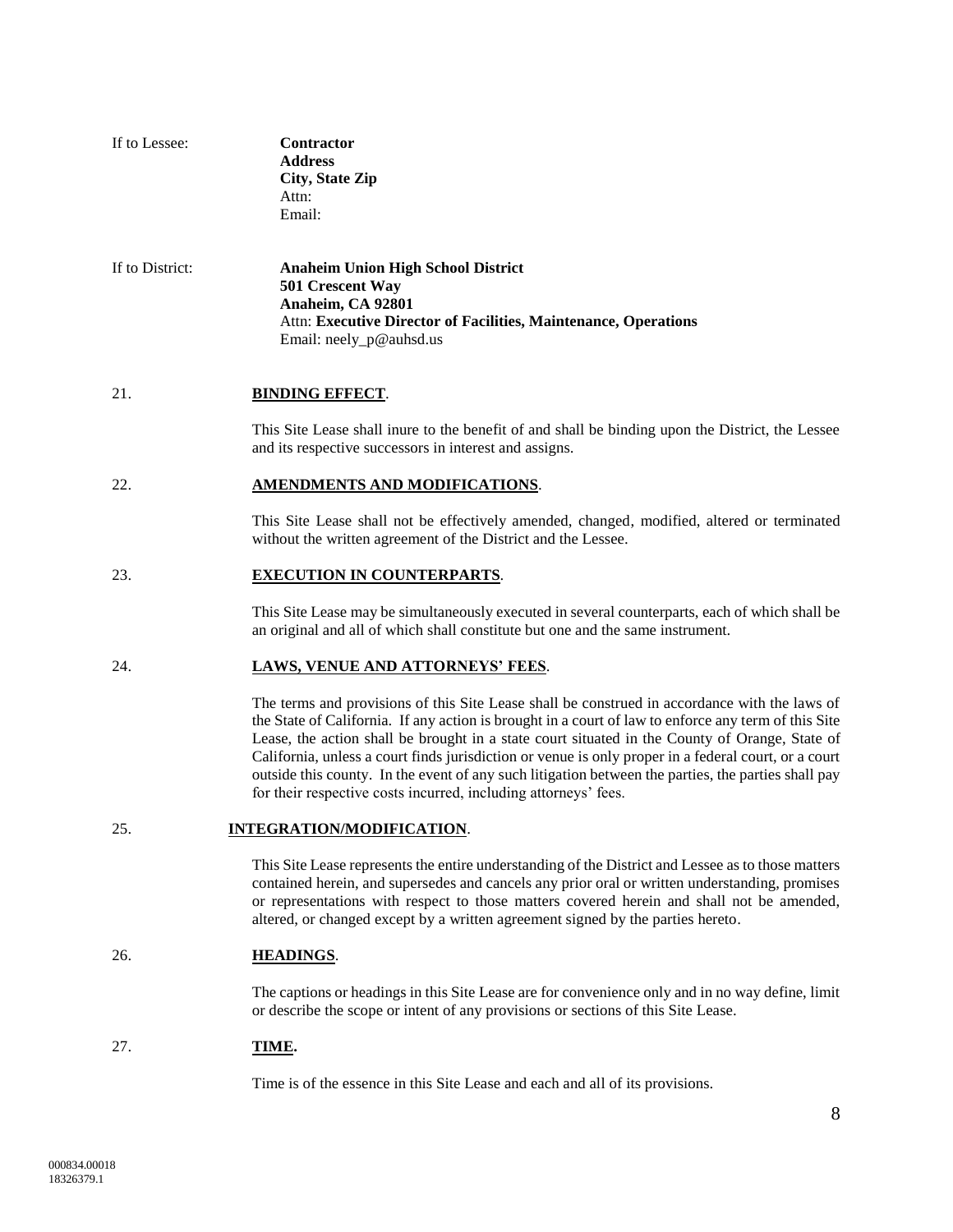IN WITNESS WHEREOF, the parties hereto have executed this Site Lease by their authorized officers as of the day and year first written above.

**"DISTRICT"**

**"LESSEE"**

**Anaheim Union High School District**

**Contractor**

BY:

BY:

**Nancy Nien** Assistant Superintendent, Business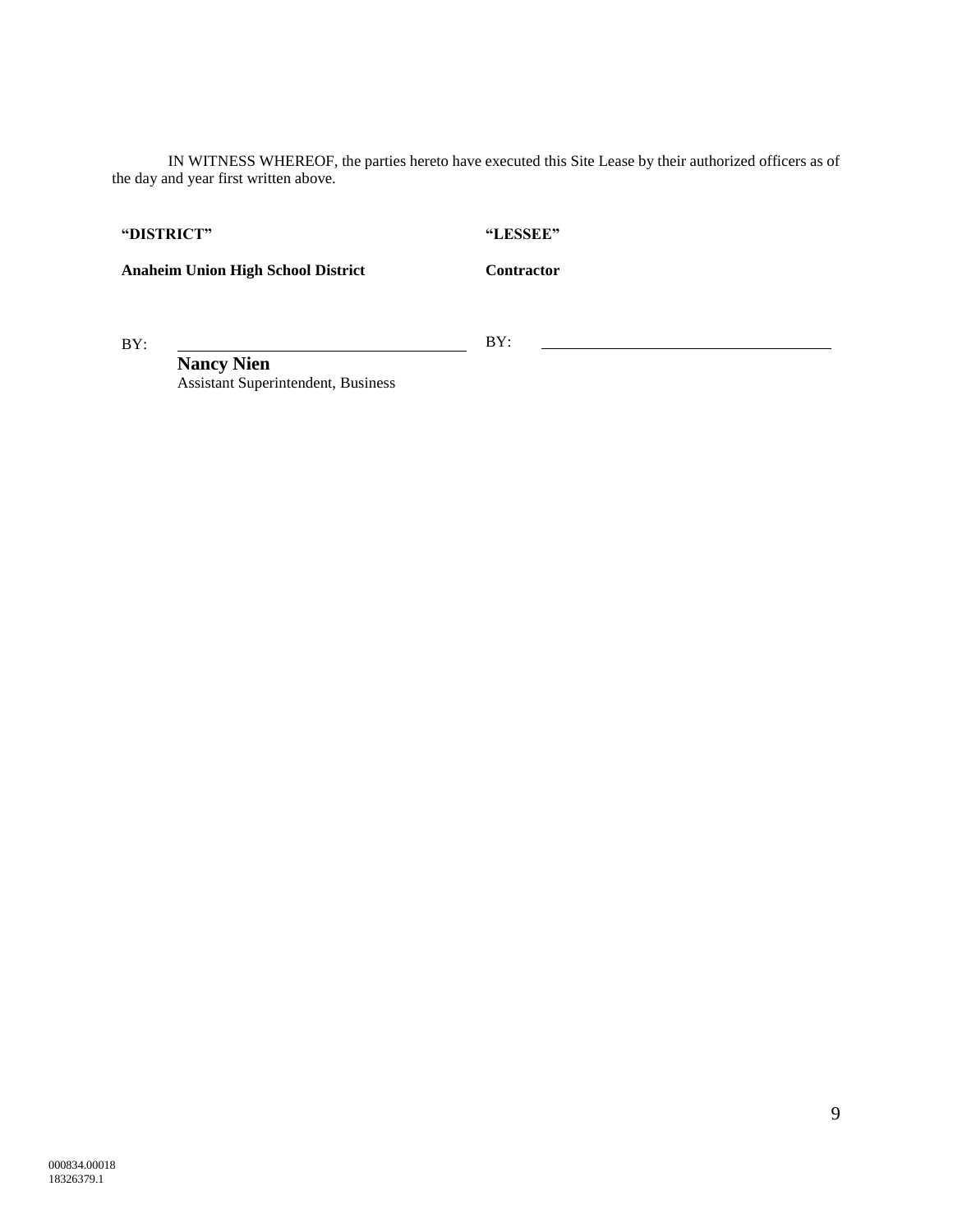# ЕХНІВІТ "А"

# DESCRIPTION OF SITE

# **ANAHEIM HIGH SCHOOL** LOCATED AT: 811 W LINCOLN AVE, ANAEHIM CA 92805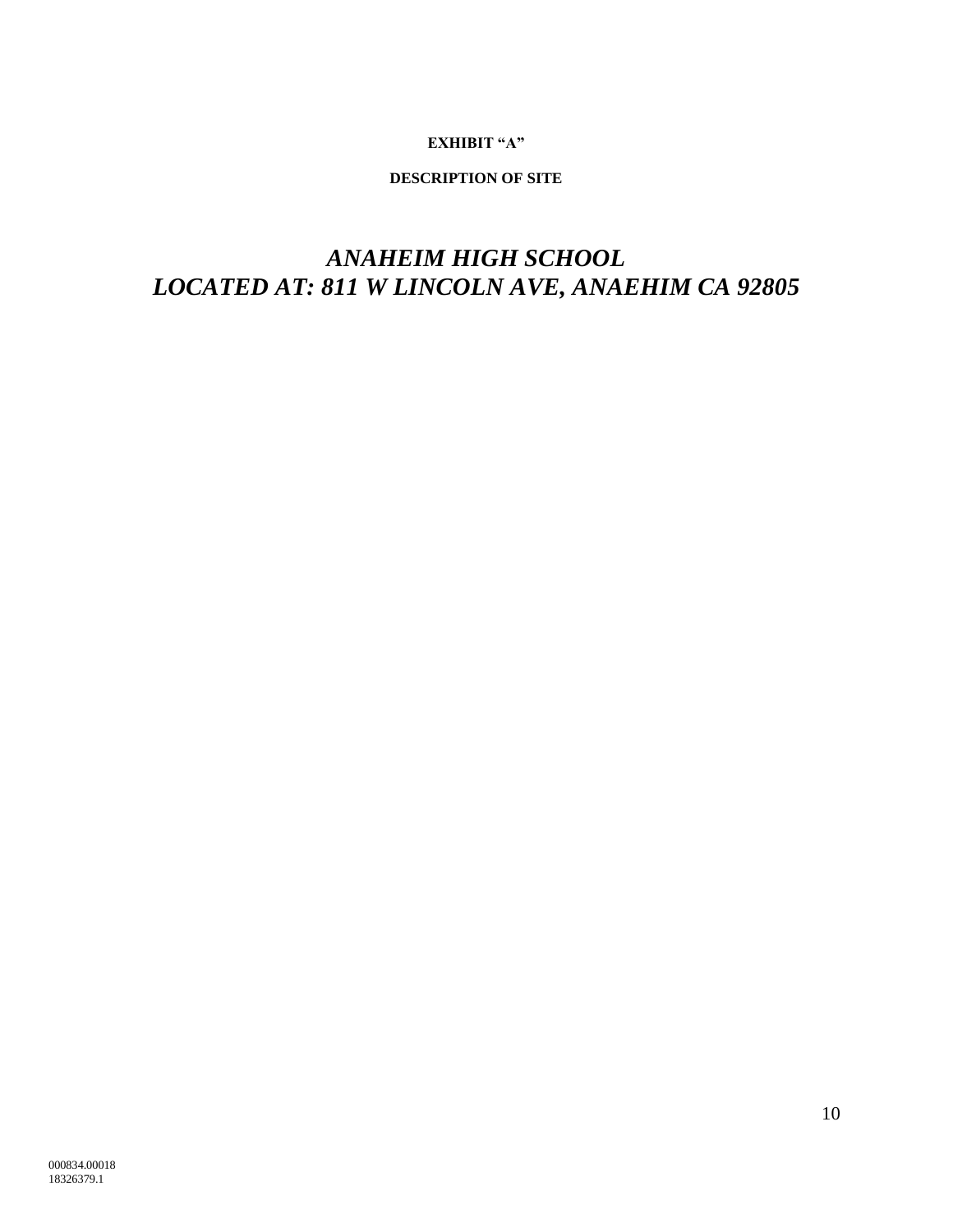000834.00018 18326379.1

**EXHIBIT "B"** 

**[TO BE INSERTED]** 

**SUBLEASE**